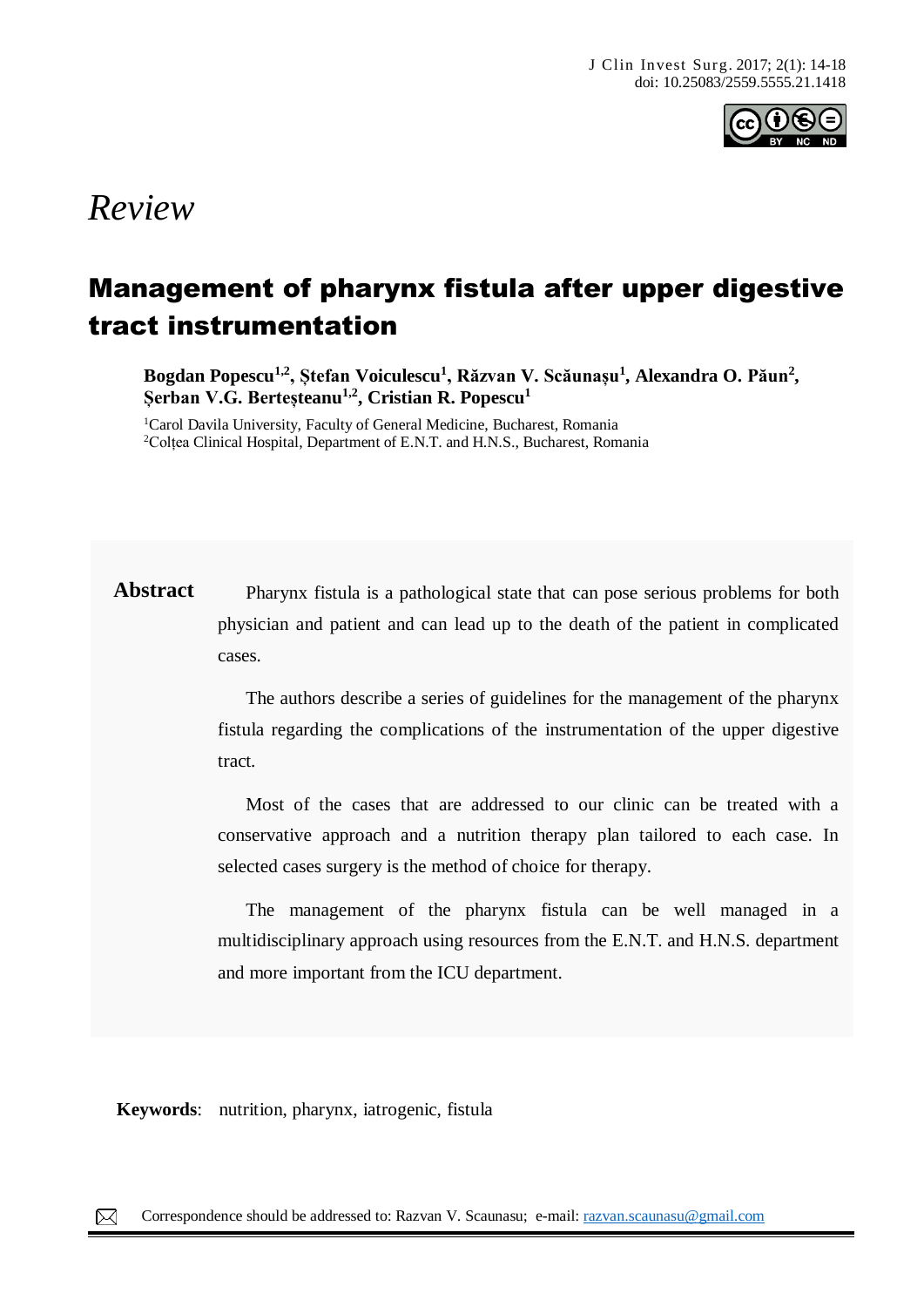### **Introduction**

Pharynx fistula is a pathological state that account for most of the complications following total laryngectomee, is encountered in patients with extensive neck trauma with a blunt or a sharp object, might appear after the instrumentation of the upper digestive tract when attempting diagnostic or therapy procedures or might be present from birth as part of a partial or complete syndrome of malformations. The management of the pharynx fistula involves the need of a solid history of the patient's disease, means o occurrence, prior therapy, which includes surgery, radiotherapy, and the evaluation of the current condition (**Figure 1**). The therapy plan needs to be tailored for each case so that the recovery is to be maximum and the morbidity needs to be decreased, ideally to minimum.



**Figure 1**. Pharynx fistula in a patient with total laryngectomy and adjuvant radiotherapy for the neck region

One of the key aspects of pharynx fistula presence is the situation in which this particular pathology develops after a diagnostic procedure performed by a physician. This case is subject to interpretation due to the legal implications deriving from a malpraxis. Instrumentation of the upper digestive tract is done to scope the digestive tube when performing an upper digestive tract endoscopy, when

performing a trans-esophageal echocardiogram or when performing a bronchoscopy. The instruments used for this diagnostic or therapy maneuvers are blunt and are designed particularly not to injure the digestive mucosa or the surrounding tissues. However, when the patient associates abnormalities in the pharynx region the instrumentation can be followed by the appearance of a fistula.

The abnormalities that may pose problems for the physician include exostosis or trauma of the cervical vertebrae with the narrowing of the pharynx lumen and the bulging of tissue covered with digestive mucosa (**Figure 2**). The passage of the instruments through the pharynx needs to be gentle, slowly progressive and without jerking the instrument. If the procedure is performed, without prior investigation by an E.N.T. specialist, there might be complications arising from the incomplete knowledge of the anatomy and topography of the pharynx passage. This is why a panendoscopic examination with flexible scopes should be performed.



**Figure 2.** Endoscopic view of the hipopharynx and the larynx

Bulging of an osteophyte of the  $4<sup>th</sup>$  vertebrae in the lumen of the hypopharynx, associating oedema, erithema and the presence of a 1,5 mm fistula caused by instrumentation for trans-esophageal echocardiograhpy.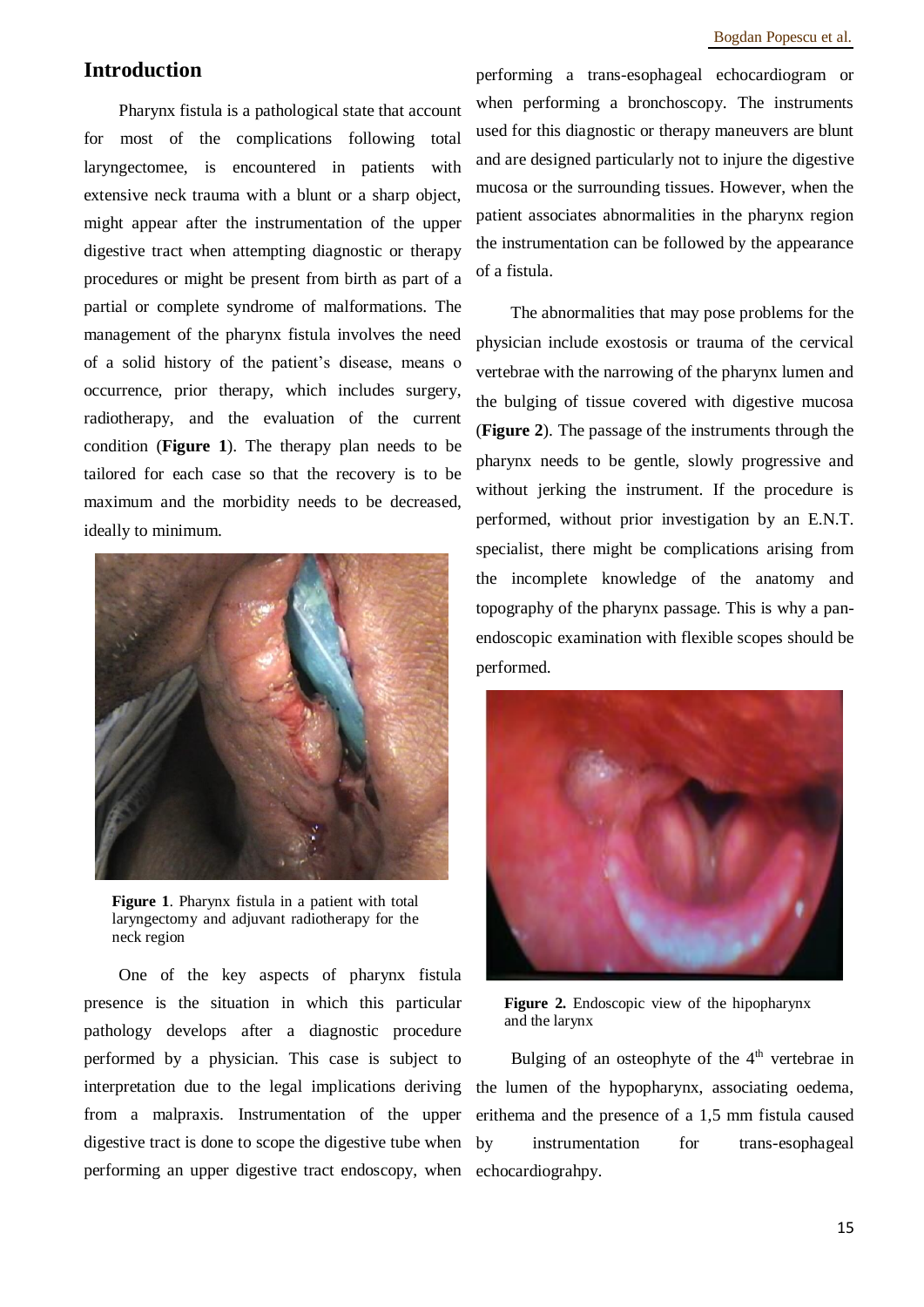functional. The indications for feeding tube placement the complications are life-threatening. are shown in **Table 1**.

| <b>Table 1.</b> Indication for feeding tube placement |                                        |
|-------------------------------------------------------|----------------------------------------|
| <i>General</i> indications                            | Pharynx fistula                        |
| Decompression of the<br>stomach                       | Enteral nutrition                      |
| Gastric wash                                          | Placing the fistula at<br>rest         |
| Motility digestive<br>disease diagnosis               | Access to the lower<br>digestive tract |
| Medication<br>administration                          |                                        |
| Gastric aspirate<br>analysis                          |                                        |
| <b>Obstruction treatment</b>                          |                                        |

The physician should not place a feeding tube if the patient has diffuse peritonitis, severe pancreatitis, intestinal obstruction or ileus. However, there are relative contraindications for feeding tube placement that need to be assessed by the physician and the therapy decision must be taken according to the particularity of the case. The relative contraindications include tumors of the nasal fossa, trauma of the nose and face, nose bleeding, nasal surgery, anticoagulant therapy, altered mental status and an exacerbated vomit reflex.

Placing of the feeding tube is usually performed by the ICU personnel as a routine maneuver. Still, in pharynx fistula cases the verification of the feeding tube placing is mandatory for the E.N.T. specialist.

*Feeding tube guidelines.* In the case of a This can be performed either by chest X-ray or direct pharynx fistula, whatever the cause of appearance, the view with the aid of pharynx endoscopy. Some physician must ensure that the patient will receive food complications may occur when placing a feeding tube and beverages through the digestive tract. Enteral (**Table 2**). The E.N.T. specialist and the ICU nutrition is preferred to parenteral one if the gut if practitioner need to be aware of them since some of

| <b>Table 2.</b> Feeding tube complications |                                          |
|--------------------------------------------|------------------------------------------|
| Feeding                                    | Placement                                |
| Cloting<br>(most frequent)                 | Nose bleeding                            |
| Dumping<br>syndrome                        | False pathway $-$ Zenker<br>diverticulum |
| Aspiration                                 | Aspiration with<br>bronchopneumonia      |
|                                            | Upper digestive                          |
|                                            | hemorrhage                               |
|                                            | Contact ulcer                            |
|                                            | Bradicardia/asystole                     |

#### **Discussion**

The main problem with patients with the impossibility of oral food intake is that if the small intestine is not used the villi will atrophy and the absorption of nutrients, ions and water will be impaired leading to short term complications in the homeostasis. Because of this early enteral nutrition is required (1). Along with this there are several issues that need to be taken into consideration regarding the use of a nasogastric tube. Some patients with pharynx fistula might be uncooperative and there are reported cases of patients extracting their nasogastric tubes and self-administering food and beverages orally despite medical advice. The close relations of the parapharynx spaces with the upper mediastinum means that the leak of septic content through the pharynx fistula might gravitationally end up in the thorax. This severe situation can cause sepsis, mediastinitis and has a high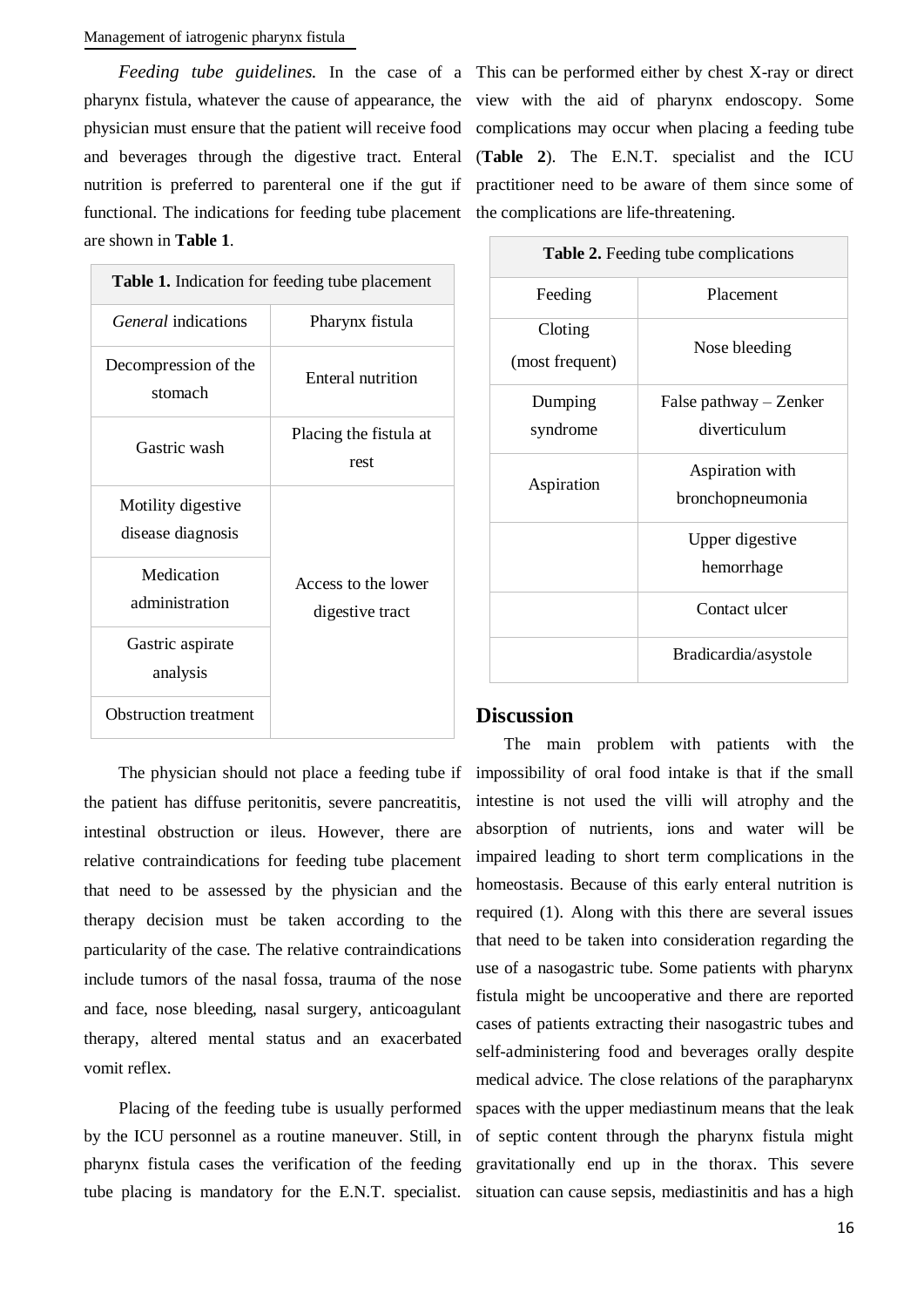rate of mortality (2). The risk of complications decreases with the shorter time form the diagnostic to the specific therapy (3). The biological status is an aggravating factor with even greater complications when patients associate diabetes mellitus, malnutrition, immunodeficiency, prior chemotherapy or radiotherapy, transplant.

In large pharynx fistula therapy management includes surgery as the first step with or without flap manufacturing or the use of synthetic materials. Surgery might rises other issues in wound healing such as associated infection, insufficient pharynx tissue, intolerance to the surgical materials, inadequate surgical technique, mistreatment in the postoperative period, digestive problems such as acid reflux or vomiting. All of this taken into consideration lead the surgeon to the development of a therapy plan which needs to include nutritional management and ICU care.

Regarding the nutrition management physicians overlooking patients with acute status caused by the presence of the pharynx fistula need to amend biological needs of an increased metabolism. The nutrition guidelines (4) state that for high catabolism patients, which is the case of acute status in pharynx fistula patients, the panel of intake should be:

- 30- 35 kcal/kg/day (from the absolute body mass)
- 1- 2g proteins/kg/day (20% intake)
- lipids moderate intake  $(30\% 50\%)$  with PUFA ω- 3 supplements
- low intake of carbohydrates
- antioxidants.

#### **Conclusions**

The management of patients with pharynx fistula after upper tract instrumentation implies o correct diagnosis and tailored therapy for selected cases. In cases in which the pharynx fistula is larger than 1 cm should be treated with surgery as a primary therapy. 2. Smaller lesions benefit from conservative therapy. Anti vomiting drugs should be administered along with the medication for acid reflux. The physician should

take note that the presence of the nasogastric tube placed for enteral feeding prolongs the interval of recovery due to the close contact with the tearing region of the pharynx mucosa. This is why the nasogastric tube must be placed under endoscopic control, so that it would not be in direct contact with the fistula.

If the nasogastric tube cannot be placed or if the patient's status does not allow it the nutrition should be parenteral. Pharynx fistulas to the skin prolong the hospitalisation period, with increased costs and possibly multiple surgical interventions. Pharynx fistulas can cause the death of the patient by severe sepsis and MOSF if mistreated or if the therapy is delayed.

Pharynx fistulas can be a consequence of paraclinical investigation of the upper digestive tract, trans-esophageal echocardiography or bronchoscopy. This is why it is mandatory to have an E.N.T. panendoscopic examination of the pharynx and, if needed, a plane X-ray of the cervical vertebrae should be performed.

#### **References**

- 1. Reintam Blaser A, Starkopf J, Alhazzani W, Berger MM, Casaer MP, Deane AM, Fruhwald S, Hiesmayr M, Ichai C, Jakob SM, Loudet CI, Malbrain ML, Montejo González JC, Paugam-Burtz C, Poeze M, Preiser JC, Singer P, van Zanten AR, De Waele J, Wendon J, Wernerman J, Whitehouse T, Wilmer A, Oudemans-van Straaten HM; ESICM Working Group on Gastrointestinal Function. Early Enteral Nutrition In Critically Ill Patients: Esicm Clinical Practice Guidelines. *Intensive Care Med*. 2017; 43(3): 380-398. PMID: 28168570 [https://doi.org/10.1007/s00134-016-](https://doi.org/10.1007/s00134-016-4665-0) [4665-0](https://doi.org/10.1007/s00134-016-4665-0)
- 2. Zhang X, Liu Z, Li Q, Liu X, Li H, Liu W, Li Q, Guo Z, Zeng Z. Using a linear stapler for pharyngeal closure in total laryngectomy. *Eur Arch Otorhinolaryngol.* 2013; 270(4): 1467-71.